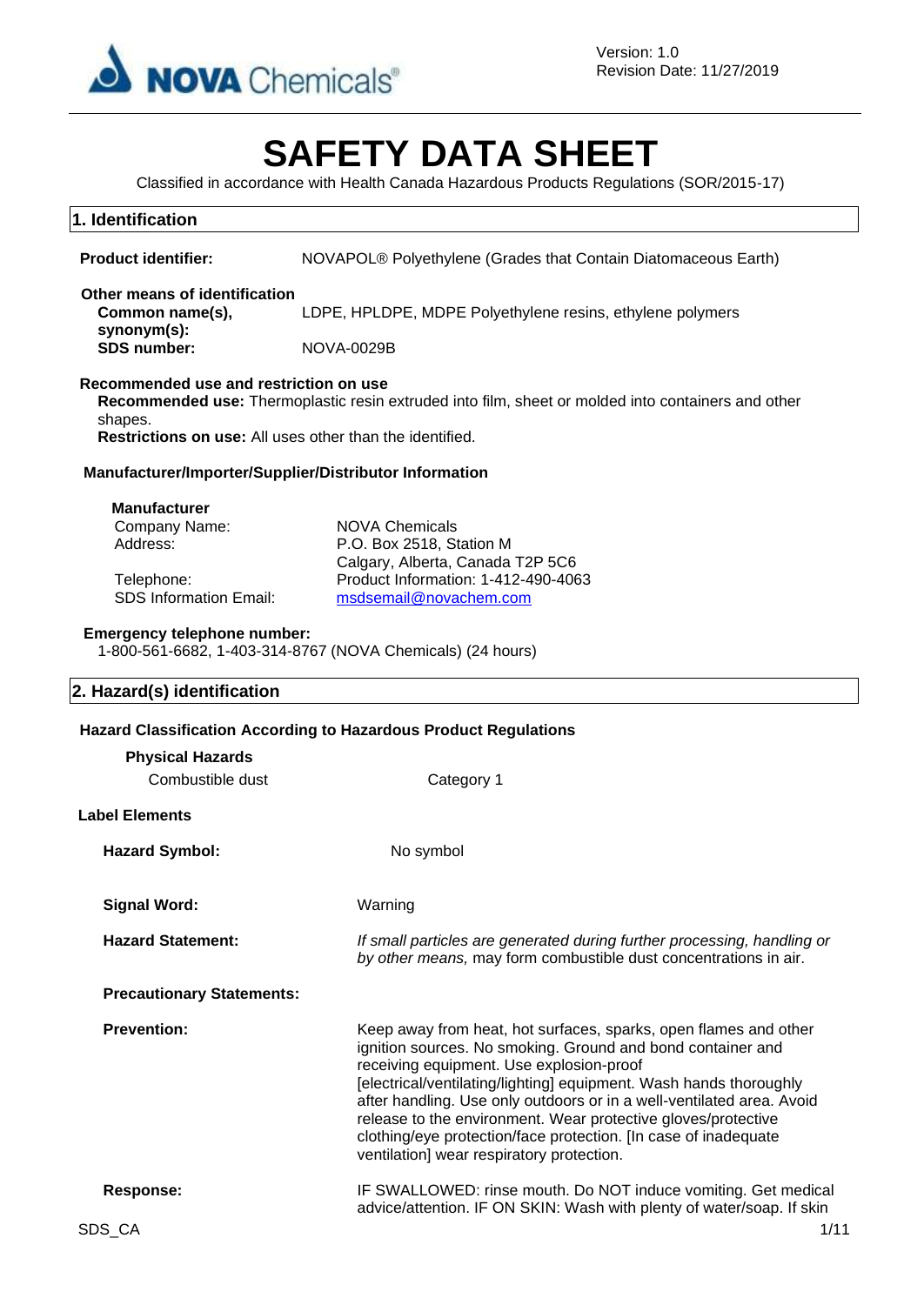| <b>NOVA</b> Chemicals®                                      | Version: 1.0<br>Revision Date: 11/27/2019                                                                                                                                                                                                                             |
|-------------------------------------------------------------|-----------------------------------------------------------------------------------------------------------------------------------------------------------------------------------------------------------------------------------------------------------------------|
|                                                             | irritation occurs: Get medical advice/attention. IF INHALED: Remove<br>person to fresh air and keep comfortable for breathing. IF IN EYES:<br>Rinse cautiously with water for several minutes. Remove contact<br>lenses, if present and easy to do. Continue rinsing. |
| Storage:                                                    | Store in accordance with local/regional/national regulations.<br>Protect from sunlight.                                                                                                                                                                               |
| Disposal:                                                   | Dispose of contents/container in accordance with<br>local/regional/national/international regulations. Refer to<br>manufacturer/supplier for information on recovery/recycling                                                                                        |
| Other hazards which do not result<br>in GHS classification: | Spilled product may create a dangerous slipping hazard.                                                                                                                                                                                                               |

# **3. Composition/information on ingredients**

### **Mixtures**

| <b>Chemical Identity</b>                      | Common name and synonyms | <b>CAS number</b> | <b>Content in</b><br>percent $(\%)^*$ |
|-----------------------------------------------|--------------------------|-------------------|---------------------------------------|
| Silica, cristobalite                          | Crvstalline silica       | 14464-46-1        | $0.1 - 0.3\%$                         |
| $*$ All concentrations are persont buy usight |                          |                   |                                       |

All concentrations are percent by weight.

| <b>Additional Information:</b>                     | The silica, cristobalite is inextricably bound or coated in the resin.                                                                                                                                                                                                                                                                                                                                                                                                                                                                                                                                                                                                                     |
|----------------------------------------------------|--------------------------------------------------------------------------------------------------------------------------------------------------------------------------------------------------------------------------------------------------------------------------------------------------------------------------------------------------------------------------------------------------------------------------------------------------------------------------------------------------------------------------------------------------------------------------------------------------------------------------------------------------------------------------------------------|
| 4. First-aid measures                              |                                                                                                                                                                                                                                                                                                                                                                                                                                                                                                                                                                                                                                                                                            |
| Inhalation:                                        | IF INHALED: Remove person to fresh air and keep comfortable for<br>breathing. Get medical advice/attention.                                                                                                                                                                                                                                                                                                                                                                                                                                                                                                                                                                                |
| Ingestion:                                         | IF SWALLOWED: rinse mouth. Do NOT induce vomiting. Get medical<br>advice/attention.                                                                                                                                                                                                                                                                                                                                                                                                                                                                                                                                                                                                        |
| <b>Skin Contact:</b>                               | IF ON SKIN: Wash with plenty of water/soap. If skin irritation occurs: Get<br>medical advice/attention.                                                                                                                                                                                                                                                                                                                                                                                                                                                                                                                                                                                    |
| Eye contact:                                       | IF IN EYES: Rinse cautiously with water for several minutes. Remove<br>contact lenses, if present and easy to do. Continue rinsing. Get medical<br>advice/attention.                                                                                                                                                                                                                                                                                                                                                                                                                                                                                                                       |
| Most important symptoms/effects, acute and delayed |                                                                                                                                                                                                                                                                                                                                                                                                                                                                                                                                                                                                                                                                                            |
| <b>Symptoms:</b>                                   | Thermal burns. Respiratory irritation. Mechanical irritation. The silica,<br>cristobalite is inextricably bound or coated in the resin, which<br>minimizes the likelihood of exposure.                                                                                                                                                                                                                                                                                                                                                                                                                                                                                                     |
|                                                    | Indication of immediate medical attention and special treatment needed                                                                                                                                                                                                                                                                                                                                                                                                                                                                                                                                                                                                                     |
| Treatment:                                         | After adequate first aid, no further treatment is required unless<br>symptoms reappear. For more detailed medical emergency support<br>information, call 1-800-561-6682 or 1-403-314-8767 (24 hours, NOVA<br>Chemicals Emergency Response). Burns should be treated as<br>thermal burns. Molten resin will come off as healing occurs; therefore,<br>immediate removal from the skin is not necessary. Treatment should<br>be directed at the control of symptoms and the clinical condition of the<br>patient. No adverse effects due to ingestion are expected. The silica,<br>cristobalite is inextricably bound or coated in the resin, which<br>minimizes the likelihood of exposure. |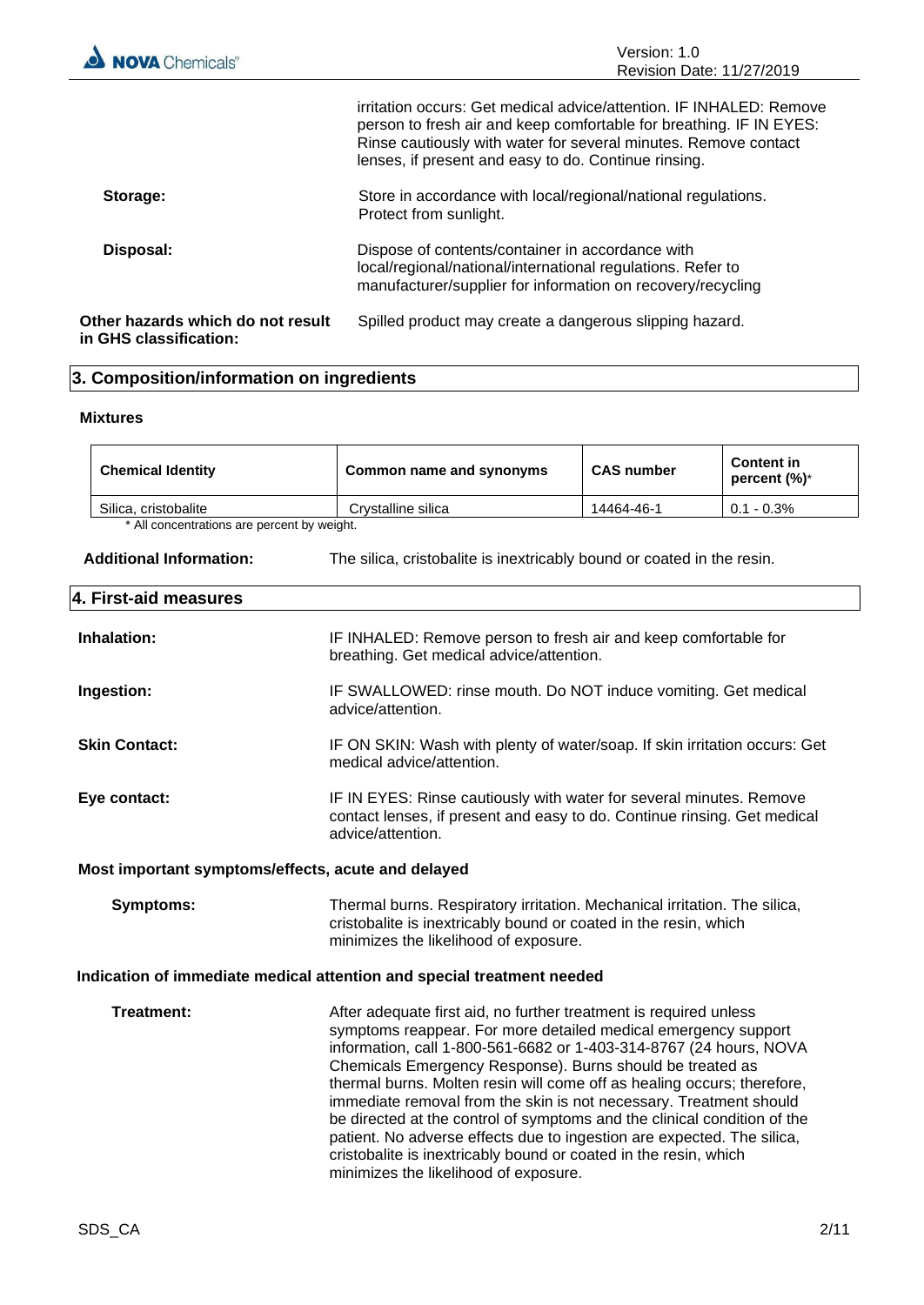

# **5. Fire-fighting measures**

| <b>General Fire Hazards:</b>                                                      | Solid resins support combustion but do not meet combustible definition.<br>Product will burn at high temperatures but is not considered flammable.<br>Under fire conditions, product will readily burn and emit irritating smoke.<br>Powdered material may form explosive dust-air mixtures.                                                                                                                                                                                                                                                                                                                  |  |
|-----------------------------------------------------------------------------------|---------------------------------------------------------------------------------------------------------------------------------------------------------------------------------------------------------------------------------------------------------------------------------------------------------------------------------------------------------------------------------------------------------------------------------------------------------------------------------------------------------------------------------------------------------------------------------------------------------------|--|
| Suitable (and unsuitable) extinguishing media                                     |                                                                                                                                                                                                                                                                                                                                                                                                                                                                                                                                                                                                               |  |
| Suitable extinguishing<br>media:                                                  | Water fog or water spray. Small fires: Dry chemical, carbon dioxide (CO2)<br>or foam.                                                                                                                                                                                                                                                                                                                                                                                                                                                                                                                         |  |
| <b>Unsuitable extinguishing</b><br>media:                                         | Avoid water in straight hose stream; will scatter and spread fire.                                                                                                                                                                                                                                                                                                                                                                                                                                                                                                                                            |  |
| Specific hazards arising from<br>the chemical:                                    | Upon heating, polyethylene may emit various oligomers, waxes and<br>oxygenated hydrocarbons as well as carbon dioxide, carbon monoxide and<br>small amounts of other organic vapours (e.g. aldehydes, acrolein).<br>Inhalation of these decomposition products may be hazardous. Powdered<br>material may form explosive dust-air mixtures. Risk of dust-air explosion is<br>increased if flammable vapours are also present. Static discharge: material<br>can accumulate static charges which may cause an incendiary electrical<br>discharge.                                                              |  |
| Special protective equipment and precautions for firefighters                     |                                                                                                                                                                                                                                                                                                                                                                                                                                                                                                                                                                                                               |  |
| <b>Special fire fighting</b><br>procedures:                                       | Keep upwind. Keep unauthorized personnel away. Move containers from<br>fire area if you can do so without risk. Fight fire from maximum distance or<br>use unmanned holders or monitor nozzles. Apply extinguishing media<br>carefully to avoid creating airborne dust. Water may be used to flood the<br>area. Use water spray to cool fire exposed surfaces and to protect<br>personnel. Avoid inhaling any smoke and combustion materials. Remove<br>and isolate contaminated clothing and shoes. Prevent run-off from fire<br>control or dilution from entering streams, sewers or drinking water supply. |  |
| Special protective equipment<br>for firefighters:                                 | Firefighters must use standard protective equipment including flame<br>retardant coat, helmet with face shield, gloves, rubber boots, and in<br>enclosed spaces, SCBA.                                                                                                                                                                                                                                                                                                                                                                                                                                        |  |
| 6. Accidental release measures                                                    |                                                                                                                                                                                                                                                                                                                                                                                                                                                                                                                                                                                                               |  |
| <b>Personal precautions,</b><br>protective equipment and<br>emergency procedures: | Isolate area. Alert stand-by emergency and fire fighting personnel. Dust<br>deposits should not be allowed to accumulate on surfaces, as these may<br>form an explosive mixture if they are released into the atmosphere in<br>sufficient concentration.                                                                                                                                                                                                                                                                                                                                                      |  |
| <b>Methods and material for</b><br>containment and cleaning<br>up:                | Wear appropriate personal protective equipment. Do not touch or walk<br>through spilled material. In case of leakage, eliminate all ignition sources.<br>Stop leak if safe to do so. Prevent entry into waterways, sewer, basements<br>or confined areas. Spilled product may create a dangerous slipping hazard.<br>Use appropriate tools to put the spilled solid in an appropriate disposal or<br>recovery container. Recover and reclaim or recycle, if practical. Avoid<br>dispersal of dust in the air (i.e., clearing dust surfaces with compressed air).                                              |  |
| 7. Handling and storage                                                           |                                                                                                                                                                                                                                                                                                                                                                                                                                                                                                                                                                                                               |  |
| Precautions for safe handling:                                                    | Keep away from uncontrolled heat and incompatible materials. Ground all<br>material handling and transfer equipment. Wash hands thoroughly after<br>handling. Prevent dust accumulation to minimize explosion hazard. For<br>additional information on control of static and minimizing potential dust and<br>fire hazards, refer to NFPA-654, "Standard for the Prevention of Fire and<br>Dust Explosions from the Manufacturing, Processing and Handling of                                                                                                                                                 |  |
| SDS_CA                                                                            | 3/11                                                                                                                                                                                                                                                                                                                                                                                                                                                                                                                                                                                                          |  |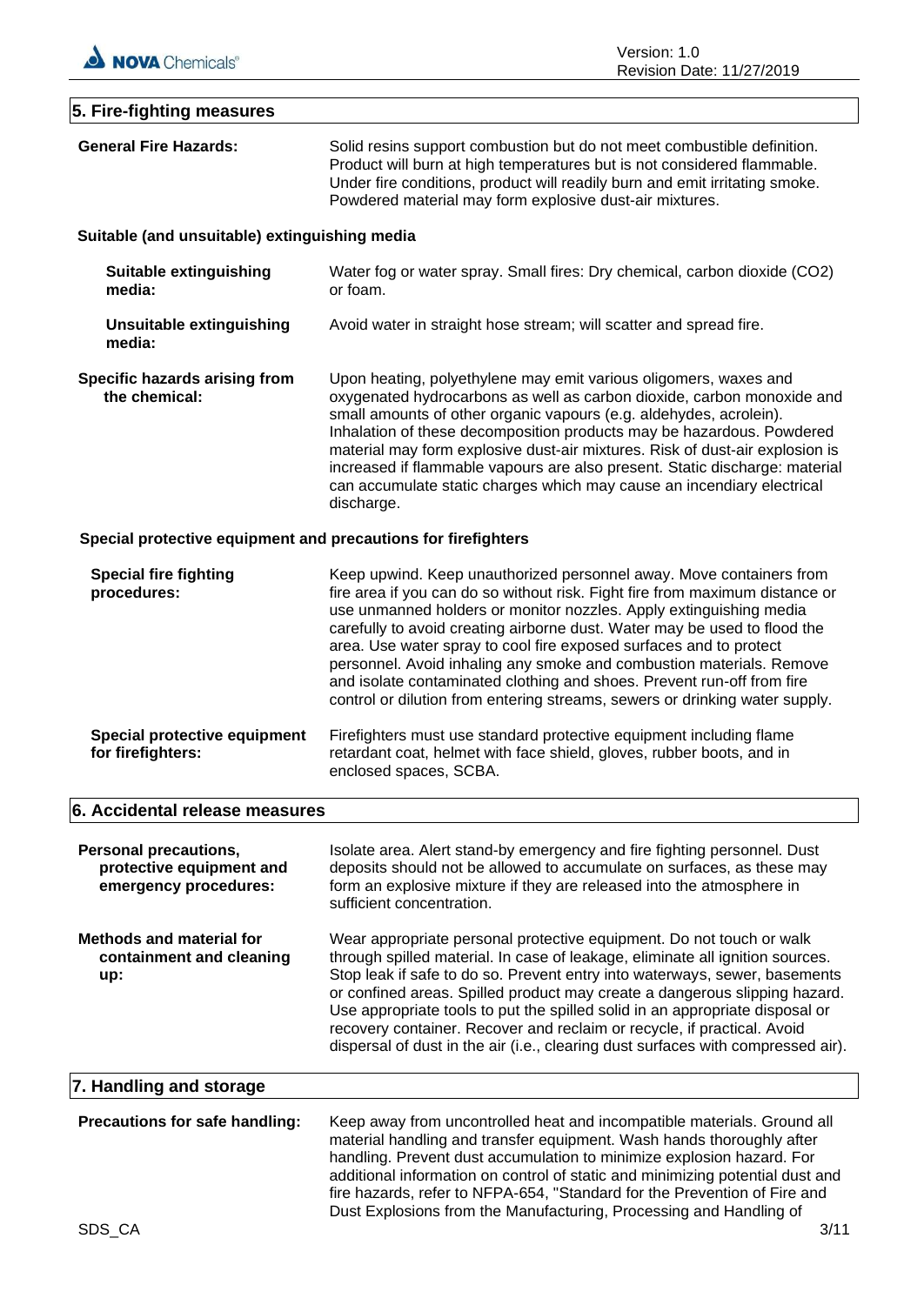| <b>NOVA</b> Chemicals®                                              | Version: 1.0<br>Revision Date: 11/27/2019                                                                                                                                                                                                                                                                                                                                                                                                                                                                                                                                                                                                                                                                                                                                                                                                                  |
|---------------------------------------------------------------------|------------------------------------------------------------------------------------------------------------------------------------------------------------------------------------------------------------------------------------------------------------------------------------------------------------------------------------------------------------------------------------------------------------------------------------------------------------------------------------------------------------------------------------------------------------------------------------------------------------------------------------------------------------------------------------------------------------------------------------------------------------------------------------------------------------------------------------------------------------|
|                                                                     | Combustible Particulate Solids, 2013 Edition". Use in a well-ventilated area.<br>Avoid release to the environment. Wear eye protection/protective gloves as<br>needed/wear full face-shield during thermal processing if contact with<br>molten material is possible/wear respirator if dusty. Spilled product may<br>create a dangerous slipping hazard.                                                                                                                                                                                                                                                                                                                                                                                                                                                                                                  |
| Conditions for safe storage,<br>including any<br>incompatibilities: | Store in accordance with all current regulations and standards. Storage<br>area should be clearly identified, well-illuminated and clear of obstruction.<br>Store in closed, grounded and properly designed vessels. Keep away from<br>uncontrolled heat and incompatible materials. Protect from sunlight.<br>Outdoor storage of product in bags requires protection from ultra-violet<br>sunlight by use of a UV stabilized bag or alternate means. Avoid<br>accumulation of dust by frequent cleaning and suitable construction of<br>storage and handling areas. Keep shovels and vacuum systems readily<br>available for cleanup of loose material. DO NOT enter filled bulk containers<br>and attempt to walk over product, due to risk of slipping and possible<br>suffocation. Use a fall arrest system when working near open bulk<br>containers. |

### **8. Exposure controls/personal protection**

### **Control Parameters**

**Occupational Exposure Limits**

During dusty conditions ACGIH recommends for Particles (insoluble or poorly soluble) not otherwise specified a TWA of 10 mg/m3 (inhalable particles), 3 mg/m3 TWA (respirable particles). The silica, cristobalite is inextricably bound or coated in the resin, which

| minimizes the likelihood of exposure.           |             |                              |                  |                                                                                                                                                              |
|-------------------------------------------------|-------------|------------------------------|------------------|--------------------------------------------------------------------------------------------------------------------------------------------------------------|
| <b>Chemical Identity</b>                        | type        | <b>Exposure Limit Values</b> |                  | <b>Source</b>                                                                                                                                                |
| Silica, cristobalite -<br>Respirable particles. | <b>TWA</b>  |                              | $0.025$ mg/m $3$ | Canada. Alberta OELs (Occupational Health &<br>Safety Code, Schedule 1, Table 2), as<br>amended                                                              |
| Silica, cristobalite -<br>Respirable.           | <b>TWA</b>  |                              | 0.025 mg/m3      | Canada. Alberta OELs (Occupational Health &<br>Safety Code, Schedule 1, Table 2), as<br>amended                                                              |
| Silica, cristobalite -<br>Respirable fraction.  | <b>TWA</b>  |                              | $0.025$ mg/m $3$ | Canada. British Columbia OELs. (Occupational<br>Exposure Limits for Chemical Substances,<br>Occupational Health and Safety Regulation<br>296/97, as amended) |
| Silica, cristobalite -<br>Respirable fraction.  | <b>TWA</b>  |                              | $0.05$ mg/m $3$  | Canada. Ontario OELs. (Control of Exposure to<br>Biological or Chemical Agents), as amended                                                                  |
| Silica, cristobalite -<br>Respirable dust.      | <b>TWA</b>  |                              | $0.05$ mg/m $3$  | Canada. Quebec OELs. (Ministry of Labor -<br>Regulation Respecting the Quality of the Work<br>Environment), as amended                                       |
| Silica, cristobalite -<br>Respirable fraction.  | <b>TWA</b>  |                              | $0.025$ mg/m $3$ | US. ACGIH Threshold Limit Values, as<br>amended                                                                                                              |
| Silica, cristobalite -<br>Respirable dust.      | <b>REL</b>  |                              | $0.05$ mg/m $3$  | US. NIOSH: Pocket Guide to Chemical<br>Hazards, as amended                                                                                                   |
| Silica, cristobalite                            | <b>IDLH</b> |                              | 25 mg/m3         | US. NIOSH. Immediately Dangerous to Life or<br>Health (IDLH) Values, as amended                                                                              |

### **Appropriate Engineering Controls**

Engineering methods to reduce hazardous exposure are preferred controls. Methods include mechanical ventilation (dilution and local exhaust) process or personal enclosure, remote and automated operation, control of process conditions, leak detection and repair systems, and other process modifications. Ensure all exhaust ventilation systems are discharged to outdoors, away from air intakes and ignition sources. Supply sufficient replacement air to make up for air removed by exhaust systems. Administrative (procedure) controls and use of personal protective equipment may also be required. It is recommended that all dust control equipment such as local exhaust ventilation and material transport systems involved in handling of this product contain explosion relief vents or an explosion suppression system or an oxygen-deficient environment. Use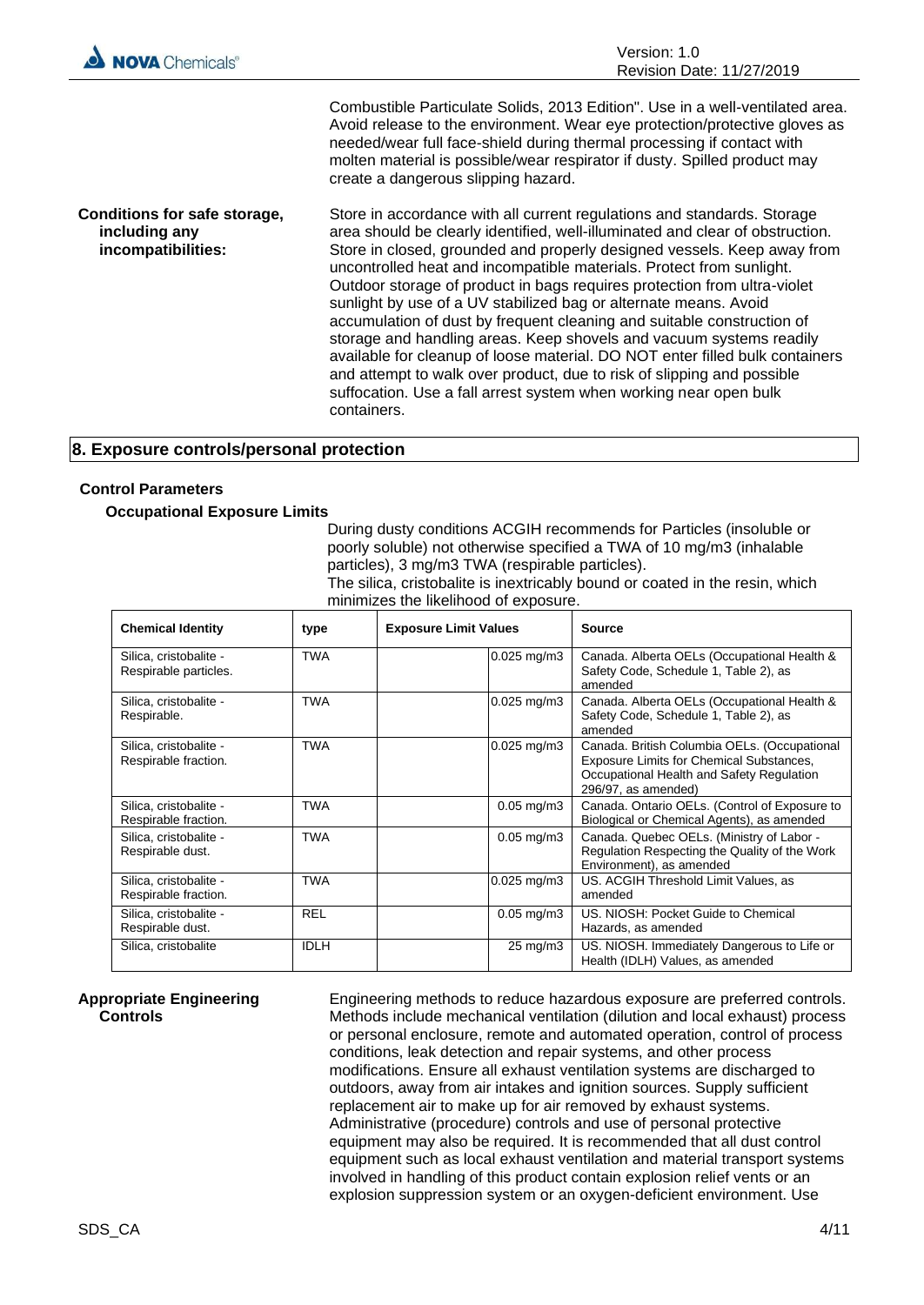

only appropriately classified electrical equipment and powered industrial trucks.

### **Individual protection measures, such as personal protective equipment**

| <b>General information:</b>                       | Personal protective equipment (PPE) should not be considered a long-term<br>solution to exposure control. Employer programs to properly select, fit,<br>maintain and train employees to use equipment must accompany PPE.<br>Consult a competent industrial hygiene resource, the PPE manufacturer's<br>recommendation, and/or applicable regulations to determine hazard<br>potential and ensure adequate protection. |
|---------------------------------------------------|------------------------------------------------------------------------------------------------------------------------------------------------------------------------------------------------------------------------------------------------------------------------------------------------------------------------------------------------------------------------------------------------------------------------|
| <b>Eye/face protection:</b>                       | Safety glasses. Wear a face shield when working with molten material.                                                                                                                                                                                                                                                                                                                                                  |
| <b>Skin Protection</b><br><b>Hand Protection:</b> | Wear gloves to protect against thermal burns.                                                                                                                                                                                                                                                                                                                                                                          |
| <b>Skin and Body</b><br><b>Protection:</b>        | Wear appropriate clothing to prevent any possibility of skin contact. Wear<br>work clothes with long sleeves and pants. Safety footwear with good<br>traction is recommended to help prevent slipping. Static Dissipative (SD)<br>rated footwear is also recommended.                                                                                                                                                  |
| <b>Respiratory Protection:</b>                    | Appropriate NIOSH approved air-purifying respirator that meets the<br>requirements of CSA Standard CAN/CSA-Z94.4, or self-contained<br>breathing apparatus should be used. Air supplied breathing apparatus must<br>be used when oxygen concentrations are low or if airborne concentrations<br>exceed the limits of the air-purifying respirators.                                                                    |
| Hygiene measures:                                 | Use effective control measures and PPE to maintain worker exposure to<br>concentrations that are below these limits. Ensure that eyewash stations<br>and safety showers are in close proximity to work locations.                                                                                                                                                                                                      |

## **9. Physical and chemical properties**

| Appearance                                            |                                                                                                      |      |
|-------------------------------------------------------|------------------------------------------------------------------------------------------------------|------|
| <b>Physical state:</b>                                | solid                                                                                                |      |
| Form:                                                 | Pellets or Granular powder                                                                           |      |
| Colour:                                               | white / colourless / translucent                                                                     |      |
| Odour:                                                | Minimal, Mild                                                                                        |      |
| <b>Odour Threshold:</b>                               | No data available.                                                                                   |      |
| pH:                                                   | not applicable                                                                                       |      |
| <b>Melting point/freezing point:</b>                  | 105 - 125 °C (221 - 257 °F) (Melting Point) 80 - 105 °C<br>$(176 - 221 \degree F)$ (Softening point) |      |
| Initial boiling point and boiling range:              | not applicable                                                                                       |      |
| <b>Flash Point:</b>                                   | not applicable                                                                                       |      |
| <b>Evaporation rate:</b>                              | not applicable                                                                                       |      |
| Flammability (solid, gas):                            | May form combustible dust concentrations in air.                                                     |      |
| Upper/lower limit on flammability or explosive limits |                                                                                                      |      |
| Flammability limit - upper (%):                       | not applicable                                                                                       |      |
| Flammability limit - lower(%):                        | not applicable                                                                                       |      |
| Vapour pressure:                                      | not applicable                                                                                       |      |
| Vapour density:                                       | not applicable                                                                                       |      |
| Density:                                              | 910 - 940 kg/m3                                                                                      |      |
| <b>Relative density:</b>                              | $0.910 - 0.940$                                                                                      |      |
| Solubility(ies)                                       |                                                                                                      |      |
| <b>Solubility in water:</b>                           | Insoluble in water                                                                                   |      |
| <b>Solubility (other):</b>                            | No data available.                                                                                   |      |
| SDS CA                                                |                                                                                                      | 5/11 |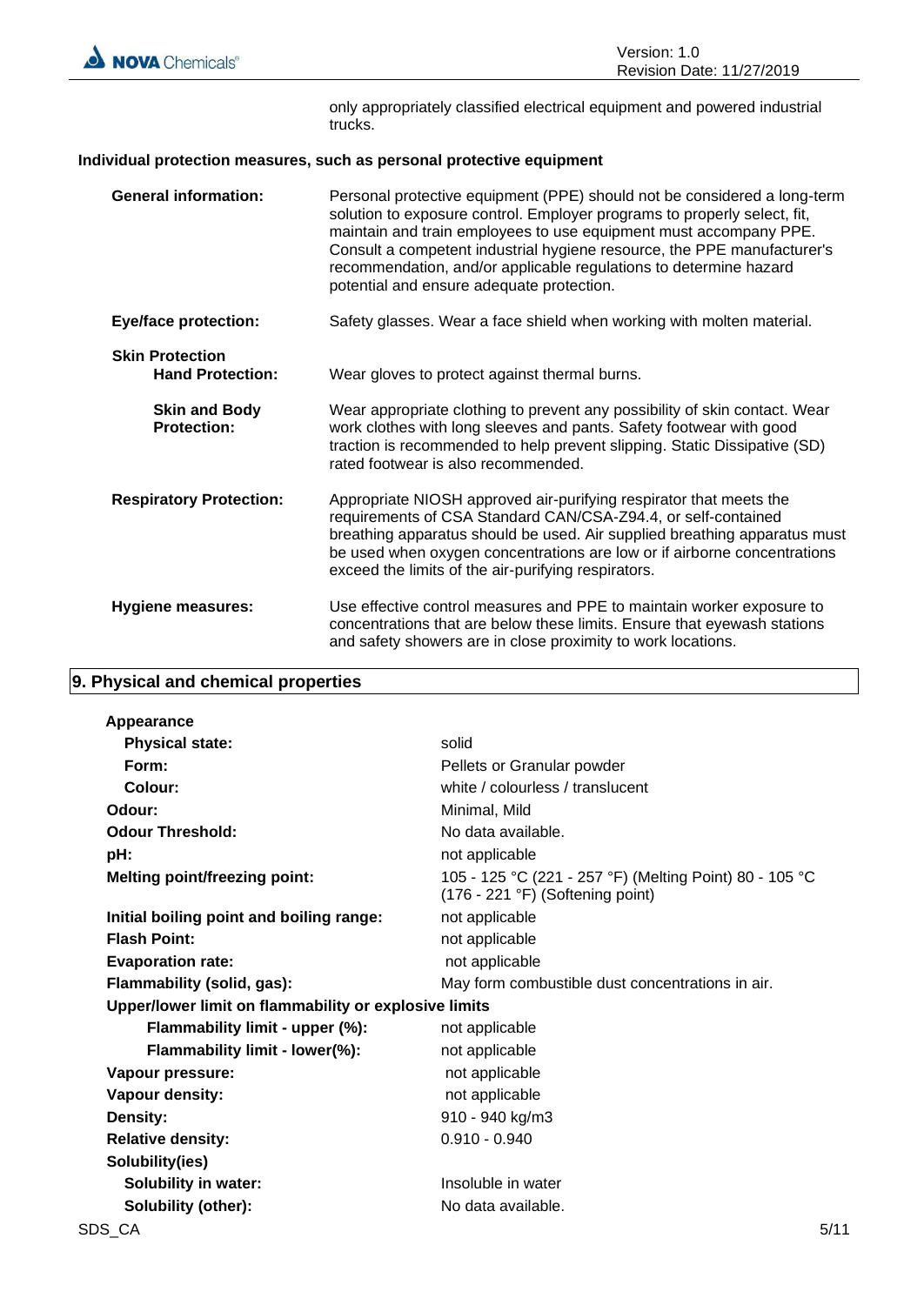NOVA Chemicals®

| Partition coefficient (n-octanol/water): | not applicable              |
|------------------------------------------|-----------------------------|
| Auto-ignition temperature:               | 330 - 410 °C (626 - 770 °F) |
| <b>Decomposition temperature:</b>        | $>$ 300 °C ( $>$ 572 °F)    |
| Viscosity:                               | not applicable              |

# **10. Stability and reactivity**

| <b>Reactivity:</b>                                   | Contact with incompatible materials. Sources of ignition. Exposure to heat.                                                                                                                                                                                                                                                  |
|------------------------------------------------------|------------------------------------------------------------------------------------------------------------------------------------------------------------------------------------------------------------------------------------------------------------------------------------------------------------------------------|
| <b>Chemical Stability:</b>                           | Material is stable under normal conditions.                                                                                                                                                                                                                                                                                  |
| <b>Possibility of Hazardous</b><br><b>Reactions:</b> | Hazardous polymerization not likely to occur.                                                                                                                                                                                                                                                                                |
| <b>Conditions to Avoid:</b>                          | Avoid exposing to heat and contact with strong oxidising substances. Avoid<br>processing material over 300 °C (572 °F).                                                                                                                                                                                                      |
| <b>Incompatible Materials:</b>                       | Strong oxidizing agents. Organic solvents, ether, gasoline, lubricating oils,<br>chlorinated hydrocarbons and aromatic hydrocarbons may react with and<br>degrade polyethylene. Powdered material may form explosive dust-air<br>mixtures. Risk of dust-air explosion is increased if flammable vapours are<br>also present. |
| <b>Hazardous Decomposition</b><br><b>Products:</b>   | Upon decomposition, polyethylene may emit various oligomers, waxes and<br>oxygenated hydrocarbons as well as carbon dioxide, carbon monoxide and<br>small amounts of other organic vapours (e.g. aldehydes, acrolein).<br>Inhalation of these decomposition products may be hazardous.                                       |

### **11. Toxicological information**

### **Information on likely routes of exposure**

| Inhalation:          | During processing, thermal fumes and inhalation of fine particles may<br>cause respiratory irritation. The silica, cristobalite is inextricably bound or<br>coated in the resin, which minimizes the likelihood of exposure.                             |
|----------------------|----------------------------------------------------------------------------------------------------------------------------------------------------------------------------------------------------------------------------------------------------------|
| Ingestion:           | Ingestion of this product is not a likely route of exposure.                                                                                                                                                                                             |
| <b>Skin Contact:</b> | During processing, contact with powder or fines may cause mechanical<br>irritation. Molten material will produce thermal burns. The silica, cristobalite<br>is inextricably bound or coated in the resin, which minimizes the likelihood<br>of exposure. |
| Eye contact:         | During processing, contact with powder or fines may cause mechanical<br>irritation. Molten material will produce thermal burns. The silica, cristobalite<br>is inextricably bound or coated in the resin, which minimizes the likelihood<br>of exposure. |

### **Symptoms related to the physical, chemical and toxicological characteristics**

| Inhalation:          | Respiratory irritation.                                                                                           |
|----------------------|-------------------------------------------------------------------------------------------------------------------|
| Ingestion:           | No adverse effects due to ingestion are expected.                                                                 |
| <b>Skin Contact:</b> | Mechanical irritation. Thermal burns. Negligible irritation of the skin based<br>on chemical structure (polymer). |
| Eye contact:         | Mechanical irritation. Thermal burns. May cause mild, short-lasting<br>discomfort to eyes.                        |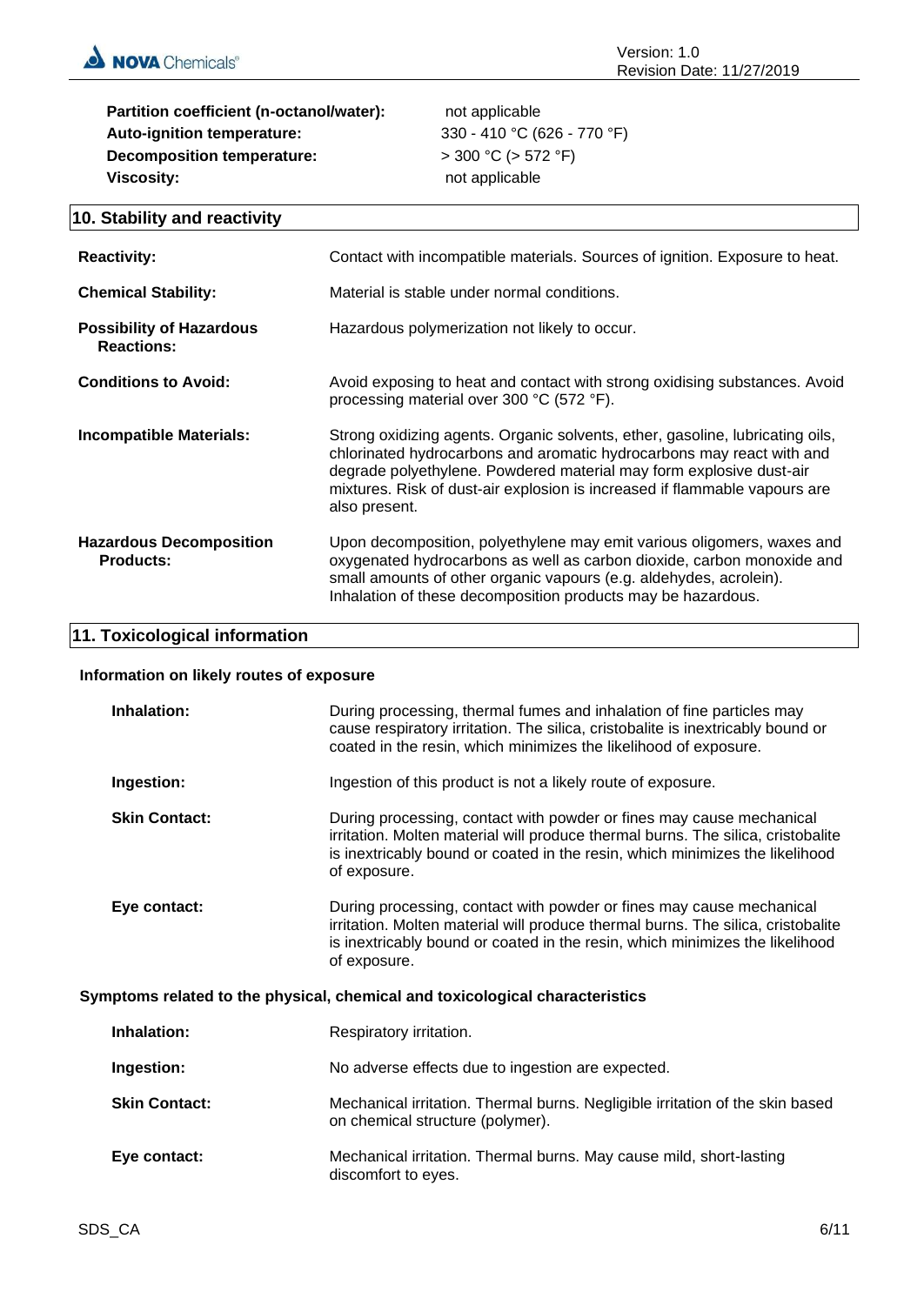### **Information on toxicological effects**

### **Acute toxicity (list all possible routes of exposure)**

| Oral<br><b>Product:</b>                                                                                               | LD50: $> 5,000$ mg/kg (estimated)                                                                                                                               |  |
|-----------------------------------------------------------------------------------------------------------------------|-----------------------------------------------------------------------------------------------------------------------------------------------------------------|--|
| <b>Dermal</b><br><b>Product:</b>                                                                                      | Not classified for acute toxicity based on available data.                                                                                                      |  |
| <b>Inhalation</b><br><b>Product:</b>                                                                                  | Not classified for acute toxicity based on available data.                                                                                                      |  |
| <b>Repeated dose toxicity</b><br><b>Product:</b>                                                                      | No data available.                                                                                                                                              |  |
| <b>Skin Corrosion/Irritation</b><br><b>Product:</b>                                                                   | No data available.                                                                                                                                              |  |
| <b>Components:</b><br>Silica, cristobalite                                                                            | Irritating. May cause abrasion to skin. The silica, cristobalite is inextricably<br>bound or coated in the resin, which minimizes the likelihood of exposure.   |  |
| <b>Serious Eye Damage/Eye Irritation</b><br><b>Product:</b>                                                           | No data available.                                                                                                                                              |  |
| <b>Components:</b><br>Silica, cristobalite                                                                            | Irritating. May cause abrasion to cornea. The silica, cristobalite is inextricably<br>bound or coated in the resin, which minimizes the likelihood of exposure. |  |
| <b>Respiratory or Skin Sensitization</b><br>Product:                                                                  | No data available.                                                                                                                                              |  |
| Carcinogenicity<br><b>Product:</b>                                                                                    | Not classified                                                                                                                                                  |  |
| Silica, cristobalite                                                                                                  | <b>IARC Monographs on the Evaluation of Carcinogenic Risks to Humans:</b><br>Overall evaluation: 1. Carcinogenic to humans.                                     |  |
| US. National Toxicology Program (NTP) Report on Carcinogens:<br>Silica, cristobalite<br>Known To Be Human Carcinogen. |                                                                                                                                                                 |  |
| <b>ACGIH Carcinogen List:</b><br>Silica, cristobalite                                                                 | Group A2: Suspected human carcinogen.                                                                                                                           |  |
| <b>Germ Cell Mutagenicity</b>                                                                                         |                                                                                                                                                                 |  |
| In vitro<br><b>Product:</b>                                                                                           | There are no known or reported genetic effects.                                                                                                                 |  |
| In vivo<br><b>Product:</b>                                                                                            | There are no known or reported genetic effects.                                                                                                                 |  |
| <b>Reproductive toxicity</b><br><b>Product:</b>                                                                       | There are no known or reported reproductive effects.                                                                                                            |  |
| <b>Specific Target Organ Toxicity - Single Exposure</b><br><b>Product:</b><br>No data available.                      |                                                                                                                                                                 |  |
| <b>Specific Target Organ Toxicity - Repeated Exposure</b><br><b>Product:</b>                                          | No data available.                                                                                                                                              |  |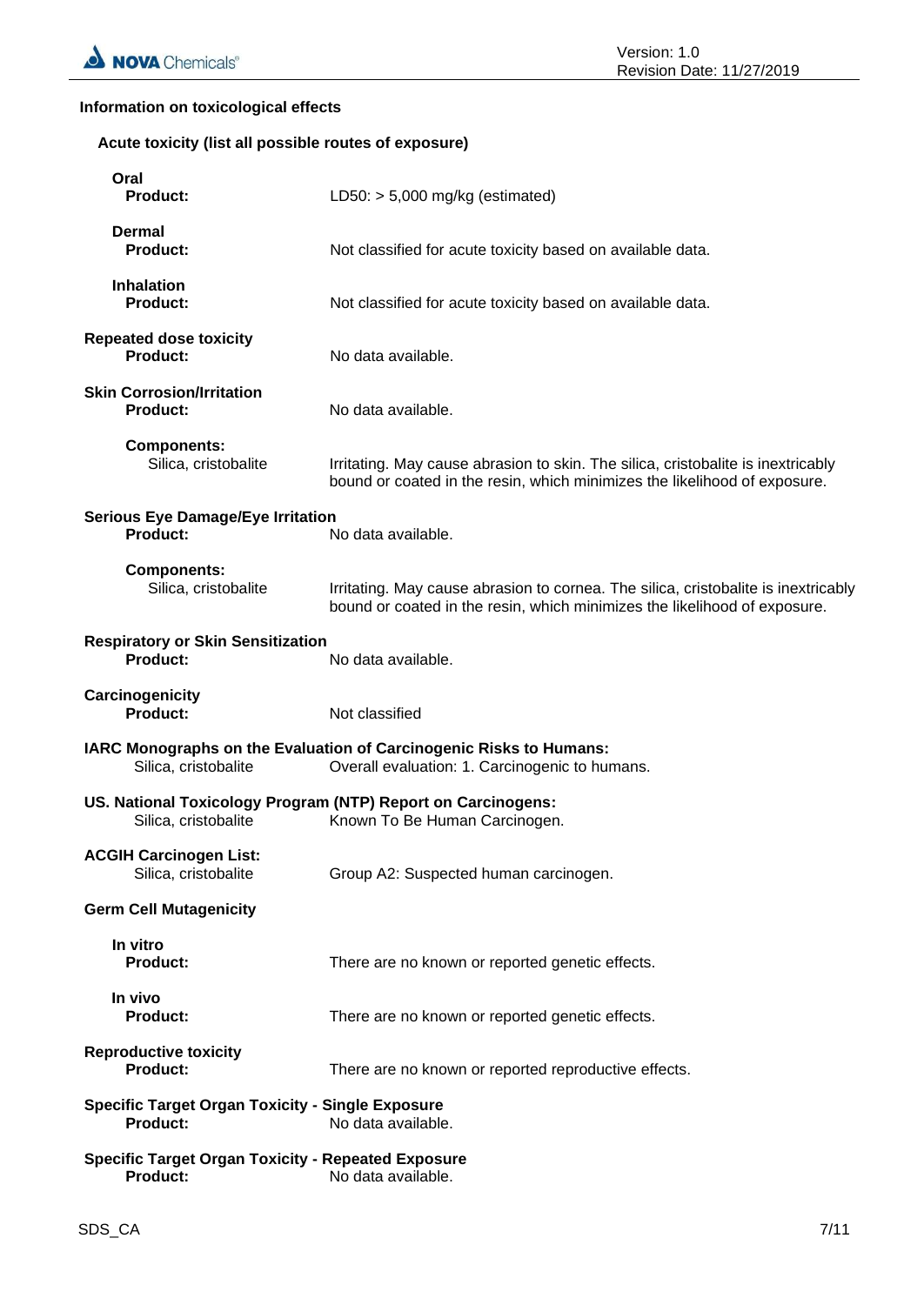| <b>NOVA</b> Chemicals®                                                                      | Version: 1.0<br>Revision Date: 11/27/2019                                                                                                                                                                                                                                                                                                                                             |
|---------------------------------------------------------------------------------------------|---------------------------------------------------------------------------------------------------------------------------------------------------------------------------------------------------------------------------------------------------------------------------------------------------------------------------------------------------------------------------------------|
| <b>Components:</b><br>Silica, cristobalite                                                  | Lungs, Respiratory system - The silica, cristobalite is inextricably bound or<br>coated in the resin, which minimizes the likelihood of exposure.                                                                                                                                                                                                                                     |
| <b>Aspiration Hazard</b><br><b>Product:</b>                                                 | Not classified.                                                                                                                                                                                                                                                                                                                                                                       |
| Other effects:                                                                              | No data available.                                                                                                                                                                                                                                                                                                                                                                    |
| 12. Ecological information                                                                  |                                                                                                                                                                                                                                                                                                                                                                                       |
| <b>General information:</b>                                                                 | NOVAPOL <sup>®</sup> resins are expected to be inert in the environment. They float<br>on water and are not biodegradable. They are not expected to<br>bioconcentrate (accumulate in the food chain) due to their high molecular<br>weight. NOVAPOL® pellets are not expected to be toxic if ingested but may<br>represent a choking hazard if ingested by waterfowl or aquatic life. |
| <b>Ecotoxicity:</b>                                                                         |                                                                                                                                                                                                                                                                                                                                                                                       |
| Acute hazards to the aquatic environment:                                                   |                                                                                                                                                                                                                                                                                                                                                                                       |
| <b>Fish</b><br><b>Product:</b>                                                              | LC 50 (96 h): $> 100$ mg/l                                                                                                                                                                                                                                                                                                                                                            |
| <b>Aquatic Invertebrates</b><br>Product:                                                    | EC 50 (Daphnia magna, 48 h): > 100 mg/l                                                                                                                                                                                                                                                                                                                                               |
| <b>Toxicity to aquatic plants</b><br><b>Product:</b>                                        | EC 50 (72 h): $> 100$ mg/l                                                                                                                                                                                                                                                                                                                                                            |
| Chronic hazards to the aquatic environment:                                                 |                                                                                                                                                                                                                                                                                                                                                                                       |
| <b>Fish</b><br><b>Product:</b>                                                              | $NOEC : > 100$ mg/l                                                                                                                                                                                                                                                                                                                                                                   |
| <b>Aquatic Invertebrates</b><br><b>Product:</b>                                             | $NOEC : > 100$ mg/l                                                                                                                                                                                                                                                                                                                                                                   |
| <b>Toxicity to aquatic plants</b><br><b>Product:</b>                                        | $NOEC :$ > 100 mg/l                                                                                                                                                                                                                                                                                                                                                                   |
| <b>Persistence and Degradability</b>                                                        |                                                                                                                                                                                                                                                                                                                                                                                       |
| <b>Biodegradation</b><br>Product:                                                           | Not readily degradable. Under optimal oxidation conditions, >99% of<br>polyethylene will remain intact after exposure to microbial actions. Product<br>will slowly change (embrittle) in the presence of sunlight, but will not fully<br>breakdown. Product buried in landfill has been found to be stable over time.<br>No toxic degradation products are known to be produced.      |
| <b>BOD/COD Ratio</b><br><b>Product:</b>                                                     | No data available.                                                                                                                                                                                                                                                                                                                                                                    |
| <b>Bioaccumulative Potential</b><br><b>Bioconcentration Factor (BCF)</b><br><b>Product:</b> | Pellets may accumulate in the digestive systems of birds and aquatic life,<br>causing injury and possible death due to starvation.                                                                                                                                                                                                                                                    |
| Partition Coefficient n-octanol / water (log Kow)<br><b>Product:</b>                        | not applicable                                                                                                                                                                                                                                                                                                                                                                        |
| <b>Mobility in Soil:</b><br>SDS_CA                                                          | Biologically persistent. This product has not been found to migrate through<br>8/11                                                                                                                                                                                                                                                                                                   |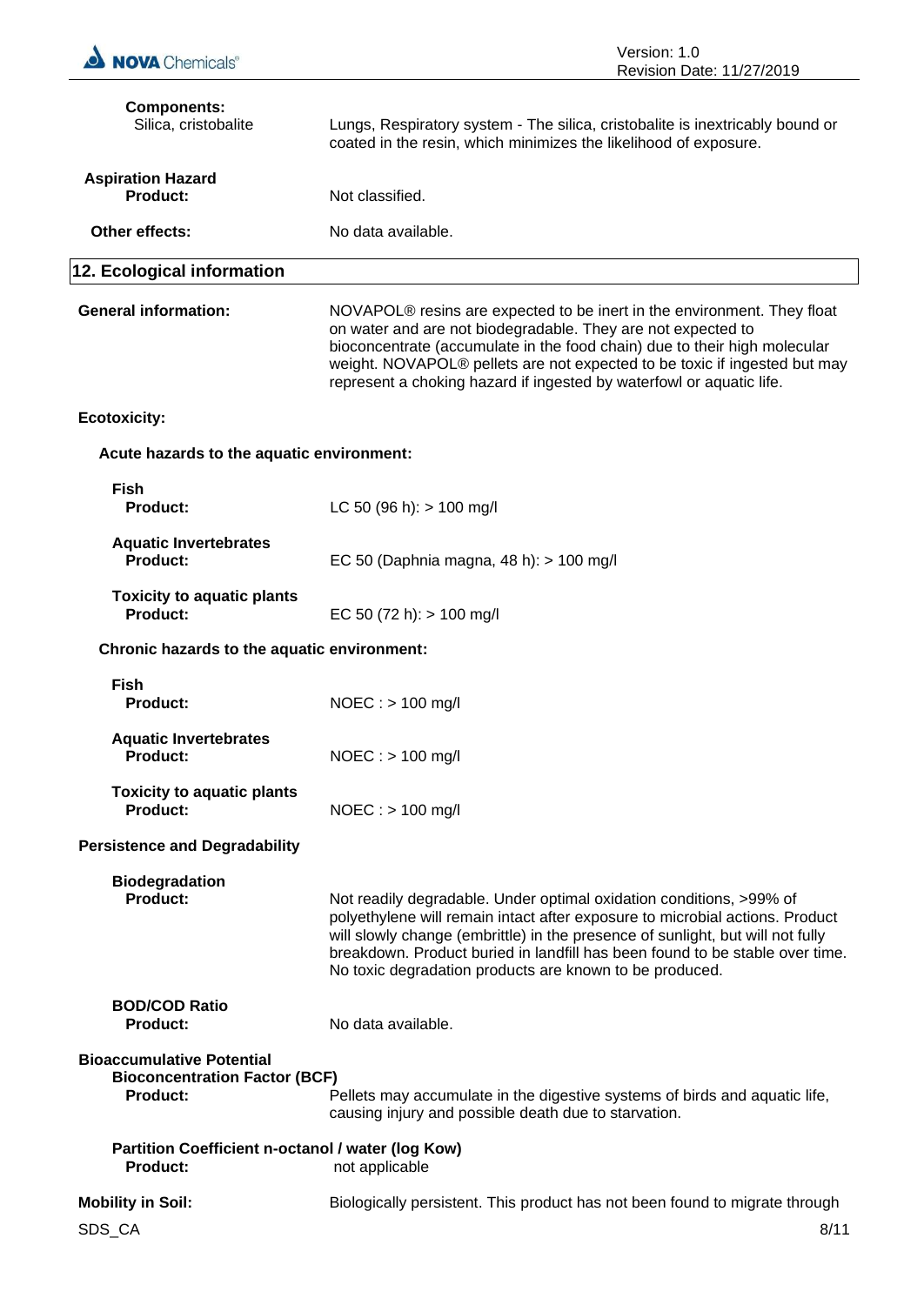

soils.

| <b>Other Adverse Effects:</b>                                                           | Pellets are persistent in aquatic and terrestrial systems.                                                                                                                                                                                                                                                                                                                                                                                                                                                                                                             |
|-----------------------------------------------------------------------------------------|------------------------------------------------------------------------------------------------------------------------------------------------------------------------------------------------------------------------------------------------------------------------------------------------------------------------------------------------------------------------------------------------------------------------------------------------------------------------------------------------------------------------------------------------------------------------|
| 13. Disposal considerations                                                             |                                                                                                                                                                                                                                                                                                                                                                                                                                                                                                                                                                        |
| <b>Disposal instructions:</b>                                                           | Dispose of contents/container to an appropriate treatment and disposal<br>facility in accordance with applicable laws and regulations, and product<br>characteristics at time of disposal. Preferred disposal methods for<br>polyethylene in order of preference are: 1) clean and reuse if possible, 2)<br>recover and resell through plastic recyclers or resin brokers, 3) incinerate<br>with waste heat recovery and 4) landfill. DO NOT ATTEMPT TO DISPOSE<br>OF BY UNCONTROLLED INCINERATION. Open burning of plastics at<br>landfills should not be undertaken. |
| <b>Contaminated Packaging:</b>                                                          | Check local, federal and provincial environmental regulations prior to<br>disposal.                                                                                                                                                                                                                                                                                                                                                                                                                                                                                    |
| <b>14. Transport information</b>                                                        |                                                                                                                                                                                                                                                                                                                                                                                                                                                                                                                                                                        |
| <b>TDG</b><br>Not regulated.                                                            |                                                                                                                                                                                                                                                                                                                                                                                                                                                                                                                                                                        |
| <b>IATA</b><br>Not regulated.                                                           |                                                                                                                                                                                                                                                                                                                                                                                                                                                                                                                                                                        |
| <b>IMDG</b><br>Not regulated.                                                           |                                                                                                                                                                                                                                                                                                                                                                                                                                                                                                                                                                        |
| 15. Regulatory information                                                              |                                                                                                                                                                                                                                                                                                                                                                                                                                                                                                                                                                        |
| <b>Canada Federal Regulations</b>                                                       |                                                                                                                                                                                                                                                                                                                                                                                                                                                                                                                                                                        |
| List of Toxic Substances (CEPA, Schedule 1)<br>Not regulated                            |                                                                                                                                                                                                                                                                                                                                                                                                                                                                                                                                                                        |
| <b>Export Control List (CEPA 1999, Schedule 3)</b><br>Not regulated                     |                                                                                                                                                                                                                                                                                                                                                                                                                                                                                                                                                                        |
| <b>National Pollutant Release Inventory (NPRI)</b><br>(NPRI) (Parts 1-4)<br><b>NPRI</b> | Canada. Canadian Environmental Protection Act (CEPA). National Pollutant Release Inventory<br>Not regulated                                                                                                                                                                                                                                                                                                                                                                                                                                                            |
|                                                                                         | Canada. National Pollutant Release Inventory (NPRI) Substances, Part 5, VOCs with Additional                                                                                                                                                                                                                                                                                                                                                                                                                                                                           |
| <b>Reporting Requirements</b><br>NPRI PT5                                               | Not regulated                                                                                                                                                                                                                                                                                                                                                                                                                                                                                                                                                          |
| <b>Greenhouse Gases</b><br>Not regulated                                                |                                                                                                                                                                                                                                                                                                                                                                                                                                                                                                                                                                        |
| <b>Precursor Control Regulations</b><br>Not regulated                                   |                                                                                                                                                                                                                                                                                                                                                                                                                                                                                                                                                                        |
| Not regulated                                                                           | <b>Canada. Substances Subject to Significant New Activity (SNAc) Reporting Requirements</b>                                                                                                                                                                                                                                                                                                                                                                                                                                                                            |
| <b>Inventory status</b><br>Canada DSL Inventory List:                                   | On or in compliance with the inventory                                                                                                                                                                                                                                                                                                                                                                                                                                                                                                                                 |
| US TSCA Inventory:                                                                      | On or in compliance with the inventory                                                                                                                                                                                                                                                                                                                                                                                                                                                                                                                                 |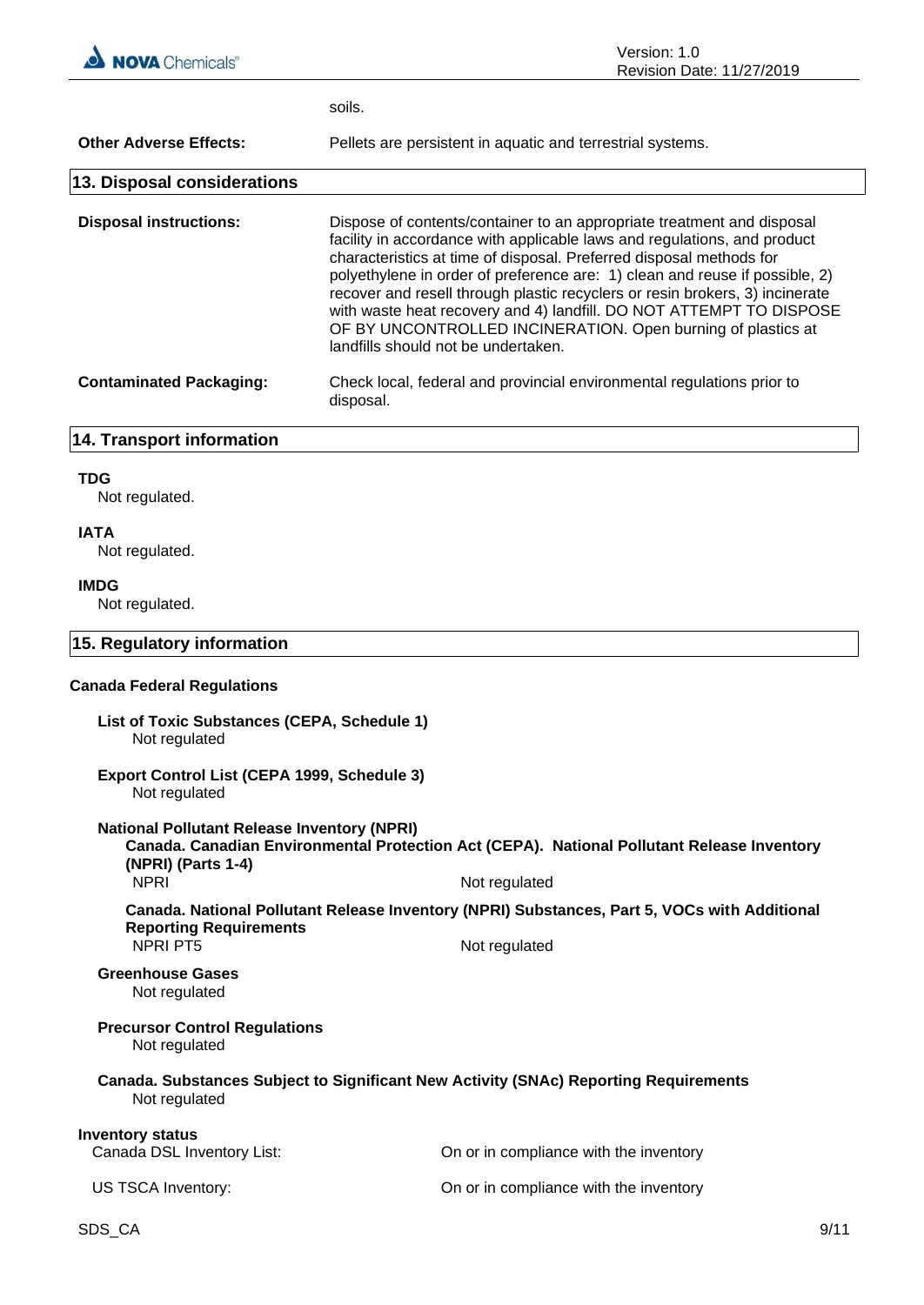

### **Issue Date:** 11/27/2019 **Revision Information:** 11/27/2019: SDS Update **Version #:** 1.0 **Abbreviations and acronyms:** ACGIH = American Conference of Governmental Industrial Hygienists; BCF = Bioconcentration Factor; BOD = Biochemical Oxygen Demand; CAS = Chemical Abstracts Service; CEPA = Canadian Environmental Protection Act; COD = Chemical Oxygen Demand; CSA = Canadian Standards Association; DSL = Domestic Substances List; EC 50 = Effective Concentration 50%; GHS = Globally Harmonized System for the Classification and Labelling of Chemicals; IARC = International Agency for Research on Cancer; IATA = International Air Transport Association; IDLH = Immediately Dangerous to Life or Health; IMDG = International Maritime Dangerous Goods; Kow = Octanol/water partition coefficient; LC 50 = Lethal Concentration 50%; LD 50 = Lethal Dose 50%; MIE = Minimum Ignition Energy; NFPA = National Fire Protection Association; NIOSH = National Institute for Occupational Safety and Health; NOEC = No Observed Effect Concentration; NPRI = National Pollutant Release Inventory; NTP = National Toxicology Program; OELs = Occupational Exposure Limits; PPE = Personal Protective Equipment; SCBA = Self Contained Breathing Apparatus; SD = Static Dissipative; SDS = Safety Data Sheet; SNAc = Significant New Activity; TDG = Transportation of Dangerous Goods; TSCA = Toxic Substances Control Act; TWA = Time Weighted Average; UV = Ultraviolet; VOCs = Volatile Organic Carbons **Further Information:** Exposure to the Hazardous Combustion and Decomposition Products as described in the SDS, Sections 5 and 10, may be linked with various acute and chronic health effects. These effects include irritation of eyes and upper respiratory tract primarily from the aldehydes, breathing difficulties, systemic toxicity such as liver, kidney, and central nervous system effects. NOVA Chemicals has monitored worker exposures to emissions during commercial-scale processing of polyethylene. Concentrations of hazardous decomposition products were determined to be well below established exposure limits in the workplace. "Quantitation of Employee Exposure to Emission Products Generated By Commercial-Scale Processing of Polyethylene" is available in the Am. Ind. Hyg. Assoc. J. 56:809-814 (1995) and "Quantification of Emission Compounds Generated During Commercial-Scale Processing of Advanced SCLAIRTECH™ Polyethylene" is available in the Journal of Plastic Film & Sheeting Volume 26 Issue 2, April 2010. For information on ventilation considerations for the control of volatile air contaminants from polyethylene, please request a copy of NOVA Chemicals' publication, "Ventilation Guidelines for Heat-Processing Polyethylene Resins". For additional information on unloading hopper cars containing plastic resins, refer to NOVA Chemicals' publication, "Hopper Car Unloading Guide". For information on processing properties, selection of NOVAPOL resin grades, refer to the NOVAPOL Product Data Sheets available on our web site, under Products & Applications: http://www.novachemicals.com. For additional information on preventing pellet loss, refer to published plastic industry publications and resources under 'Operation Clean Sweep'; now downloadable from the web at http://www.opcleansweep.org/. Polyethylene fines and dust particles are listed as a Class I combustible dust by the National Fire Protection Association (see NFPA-68, Table F.1 (e)). For additional information on control of static and minimizing potential dust and fire hazards, refer to NFPA-654, "Standard for the Prevention of Fire and Dust Explosions from the Manufacturing, Processing and Handling of Combustible Particulate Solids, 2013 Edition". Explosivity testing was done on one NOVAPOL® LLDPE, one LDPE and one HDPE resins with Pmax = 4.8-5.7 bar, Kst = 12-17 (bar m/s) and Minimum Ignition Energy (MIE) = 1000-10,000; dust explosion class = St 1; this data

#### **16. Other information, including date of preparation or last revision**